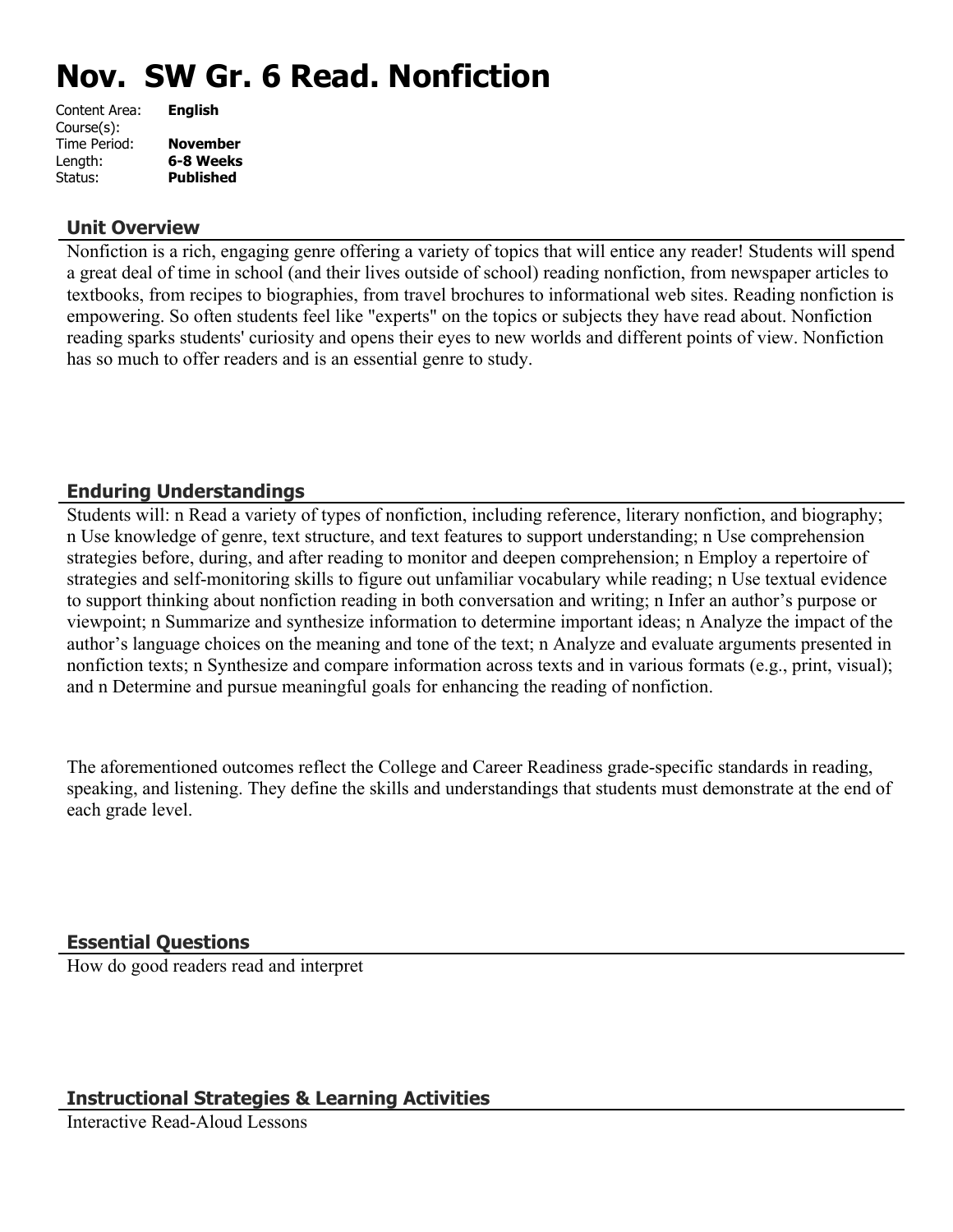Lesson 1: Introduction to Nonfiction uses all of the mentor texts from the unit, particularly A Black Hole Is NOT a Hole by Carolyn Cinami DeCristofano, Sky Boys: How They Built the Empire State Building by Deborah Hopkinson, and Girls Who Looked Under Rocks: The Lives of Six Pioneering Naturalists by Jeannine Atkins. Rationale: Readers of nonfiction need an overall understanding of this vast genre. Students will build schema for different types and features of nonfiction, including reference nonfiction, literary nonfiction, and biographies. Common Core State Standards: RI.6.6, SL.6.1, RI.6.1, RI.6.10, W.6.10 Skills and Strategies: Text and Genre Features/Structure, Using Schema

Lesson 2: The Look of Reference Nonfiction uses A Black Hole Is NOT a Hole by Carolyn Cinami DeCristofano. Rationale: Nonfiction text features help readers read reference nonfiction books. Students will identify common nonfiction text features to negotiate the text. Common Core State Standards: RI.6.5, RI.6.7, SL.6.1, RI.6.10, L.6.6 Skills and Strategies: Text and Genre Features/Structure, Determining Importance, Speaking to Communicate, Listening and Responding, Engaging in Discussion/Collaborating

Lesson 3: Structures of Nonfiction uses Can We Save the Tiger? by Martin Jenkins. Rationale: Readers understand that text structures are tools that nonfiction writers use to explain their subject matter. Students will pay attention to text structures to support their comprehension of nonfiction texts. Common Core State Standards: RI.6.5, SL.6.1, L.6.6, RI.6.10 Skills and Strategies: Text and Genre Features/Structure, Visualizing, Making Inferences, Determining Importance, Speaking to Communicate, Listening and Responding, Engaging in Discussion/Collaborating Mentor Texts A Black Hole Is NOT a Hole by Carolyn Cinami DeCristofano Can We Save the Tiger? by Martin Jenkins Girls Who Looked Under Rocks: The Lives of Six Pioneering Naturalists by Jeannine Atkins Sky Boys: How They Built the Empire State Building by Deborah Hopkinson The Universe by Seymour Simon You Never Heard of Sandy Koufax?! by Jonah Winter Nonfiction Shared Texts "The Empire State Building" by Ed Combs (Lexile Level: 1250L) Excerpt from Zoobooks: Tigers (pp. 6 and 7) (Lexile Level: 850L) Excerpt from Zoobooks: Tigers (p. 16) (Lexile Level: 1240L) "Water . . . It Really Does a Body Good" by Julie Spreckels (Lexile Level: 1000L)

Lesson 4: How Do We Read Nonfiction? uses You Never Heard of Sandy Koufax?! by Jonah Winter. Rationale: Readers of nonfiction must constantly ask themselves questions to monitor comprehension. Students will approach nonfiction by asking questions before, during, and after the read. Common Core State Standards: RI.6.1, RI.6.2, SL.6.1, RI.6.10 Skills and Strategies: Text and Genre Features/Structure, Using Schema, Questioning, Making Inferences, Determining Importance, Monitoring and Repairing Comprehension, Speaking to Communicate, Listening and Responding, Engaging in Discussion/Collaborating

Lesson 5: Figuring out Unfamiliar Vocabulary uses The Universe by Seymour Simon. Rationale: Readers of nonfiction regularly encounter unfamiliar vocabulary words. Students will use a variety of strategies to determine the meaning of unfamiliar words. Common Core State Standards: RI.6.4, SL.6.1, L.6.4, L.6.6, RI.6.1, RI.6.10 Skills and Strategies: Making Inferences, Monitoring and Repairing Comprehension, Finding Word Meaning (Vocabulary), Speaking to Communicate, Listening and Responding, Engaging in Discussion/Collaborating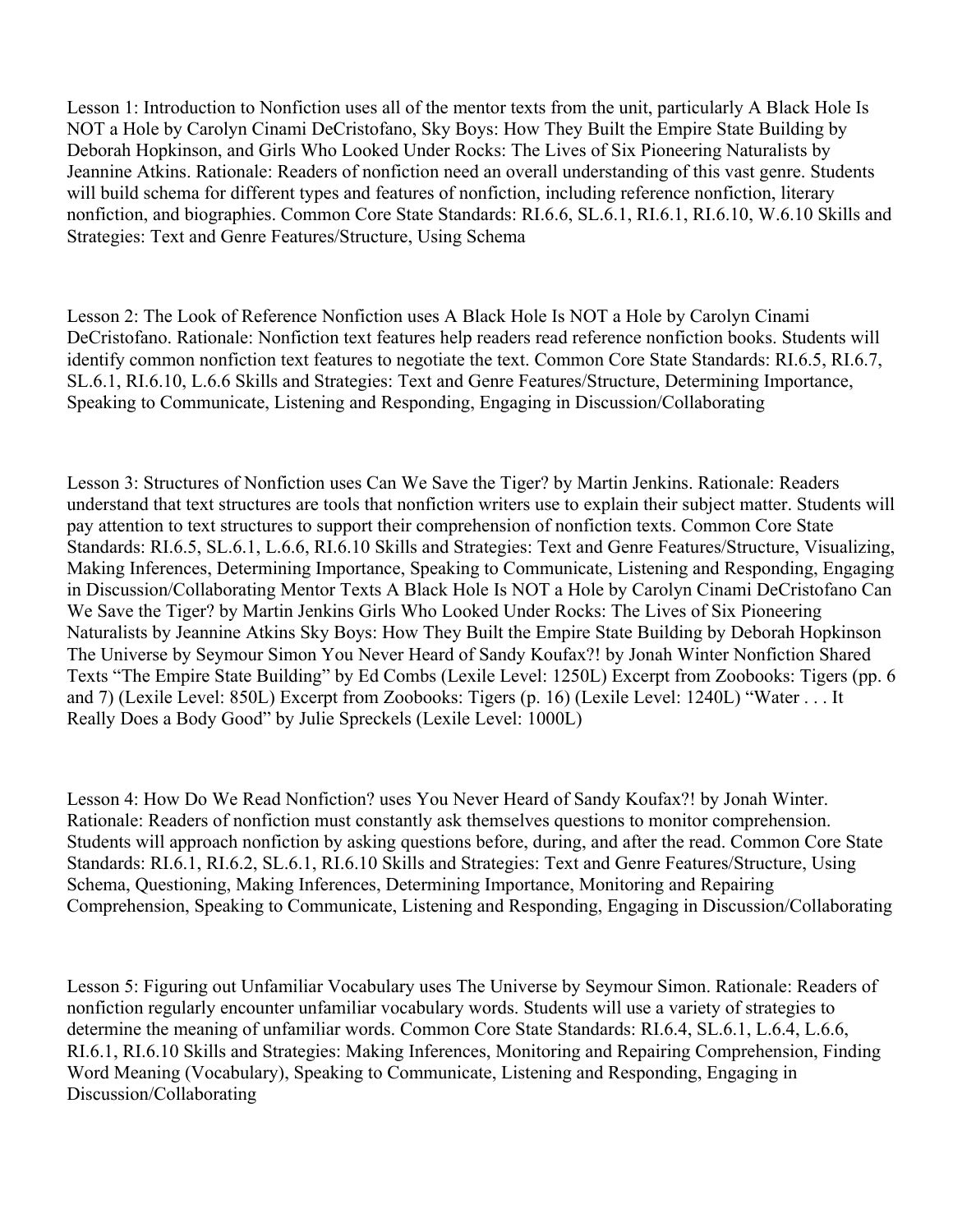Lesson 6: Determining Author's Purpose uses Sky Boys: How They Built the Empire State Building by Deborah Hopkinson. Rationale: Readers of nonfiction determine the writer's point of view and explain how it is conveyed in the text to support the writer's purpose. Students will identify an author's point of view and purpose in a nonfiction text. Common Core State Standards: RI.6.1, RI.6.6, SL.6.1, RI.6.10 Skills and Strategies: Questioning, Making Inferences, Determining Importance, Speaking to Communicate, Listening and Responding, Engaging in Discussion/Collaborating

Lesson 7: Identifying the Central Idea uses Girls Who Looked Under Rocks: The Lives of Six Pioneering Naturalists by Jeannine Atkins. Rationale: Readers of nonfiction determine the central idea of a text and explain how it is supported by key textual details. Students will identify the central idea and supporting details in a nonfiction text. Common Core State Standards: RI.6.2, RI.6.3, SL.6.1, RI.6.1, RI.6.10, L.6.6, W.6.10 Skills and Strategies: Determining Importance, Synthesizing, Speaking to Communicate, Listening and Responding, Engaging in Discussion/Collaborating

Lesson 8: Checking for Understanding uses The Universe by Seymour Simon. Rationale: Readers of nonfiction need to consistently check for understanding. Students will monitor their understanding of a text and use fix-up strategies when meaning breaks down. Common Core State Standards: RI.6.2, RI.6.4, SL.6.1, L.6.4, RI.6.10 Skills and Strategies: Visualizing, Monitoring and Repairing Comprehension, Finding Word Meaning (Vocabulary), Speaking to Communicate, Listening and Responding, Engaging in Discussion/Collaborating

Mini-Lessons

Lesson 1: Building Nonfiction Muscles uses The Universe by Seymour Simon. Rationale: Readers of nonfiction need to read closely and carefully to be able to paraphrase dense, complex texts. Students will read a text closely and paraphrase it in order to build understanding. Common Core State Standards: RI.6.1, RI.6.4, RI.6.5, RI.6.10, SL.6.1, W.6.10 Skills and Strategies: Text and Genre Features/Structure, Visualizing, Determining Importance

Lesson 2: The Richness of Narrative Nonfiction uses Sky Boys: How They Built the Empire State Building by Deborah Hopkinson. Rationale: Readers of literary nonfiction pay attention to both the well-crafted story and information in the text. Students will do a close reading to identify factual information embedded in a story. Common Core State Standards: RI.6.1, RI.6.3, RI.6.10, SL.6.1 Skills and Strategies: Text and Genre Features/Structure, Making Inferences, Determining Importance

Lesson 3: Compare and Contrast Text Structure uses A Black Hole Is NOT a Hole by Carolyn Cinami DeCristofano. Rationale: Readers of nonfiction understand and pay attention to text structures to help them comprehend main ideas. Students will identify elements of the compare and contrast structure in a text. Common Core State Standards: RI.6.2, RI.6.5, L.6.6, RI.6.10, SL.6.1 Skills and Strategies: Text and Genre Features/Structure, Making Inferences, Determining Importance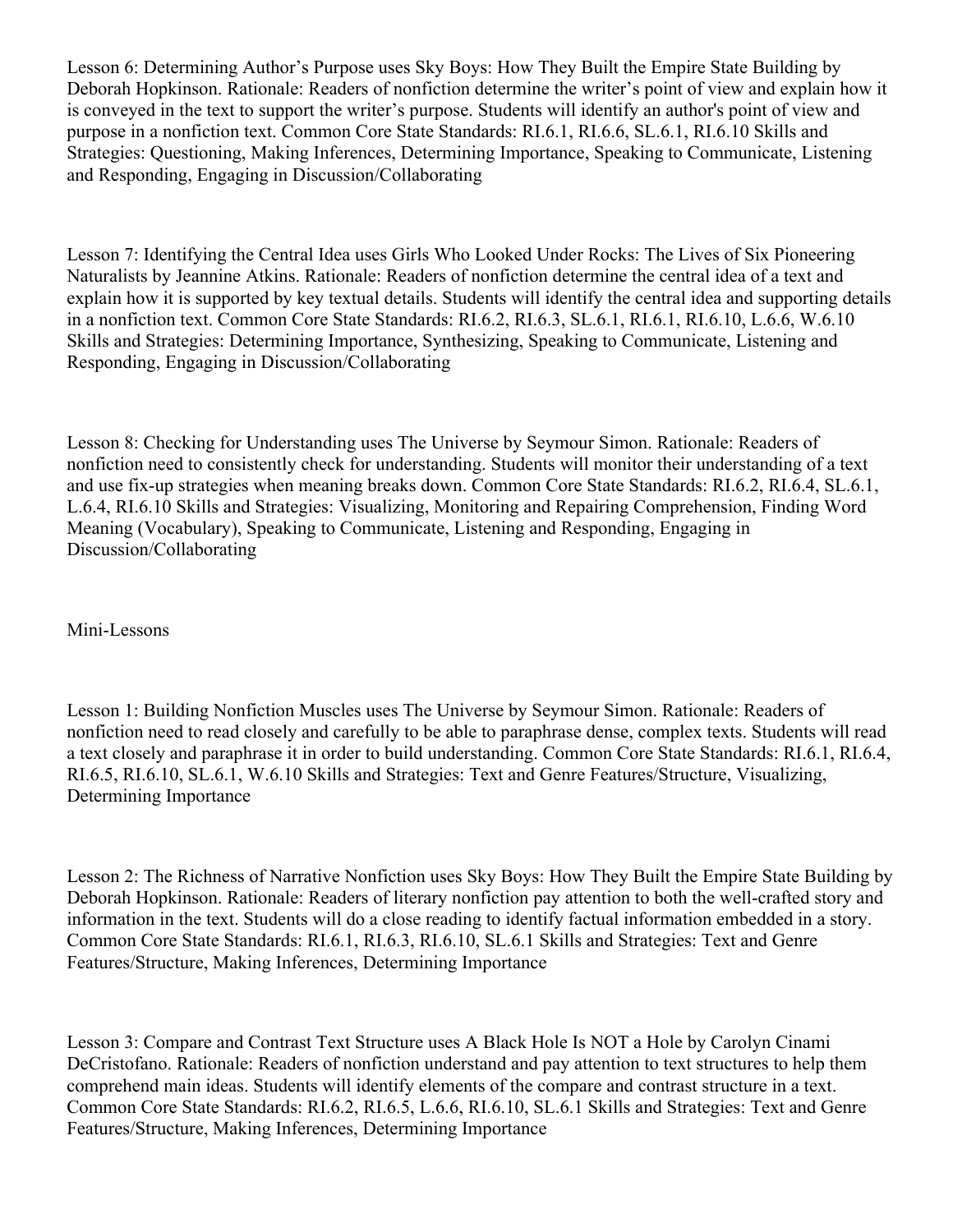Lesson 4: Problem and Solution Text Structure uses an excerpt from Zoobooks: Tigers (p. 16) from the Nonfiction Shared Texts. Rationale: Readers of nonfiction understand and pay attention to text structures to comprehend central ideas. Students will identify signal words in order to support comprehension of a text. Common Core State Standards: RI.6.2, RI.6.5, RI.6.10, SL.6.1, L.6.6, W.6.10 Skills and Strategies: Making Inferences, Determining Importance

Lesson 5: Description Text Structure uses "The Empire State Building" by Ed Combs from the Nonfiction Shared Texts. Rationale: Readers of nonfiction understand and pay attention to text structures to help them comprehend texts. Students will examine the description text structure and identify signal words for this structure. Common Core State Standards: RI.6.2, RI.6.5, L.6.6, RI.6.10, SL.6.1 Skills and Strategies: Visualizing, Making Inferences, Determining Importance

Lesson 6: Figuring out Unfamiliar Words uses A Black Hole Is NOT A Hole by Carolyn Cinami DeCristofano. Rationale: Readers of nonfiction regularly encounter unfamiliar vocabulary. Students will use a variety of strategies to figure out unfamiliar words. Common Core State Standards: RI.6.4, L.6.4, RI.6.10, SL.6.1, L.6.6 Skills and Strategies: Using Schema, Making Inferences, Monitoring and Repairing Comprehension, Finding Word Meaning (Vocabulary)

Lesson 7: Fix-Up Strategies uses The Universe by Seymour Simon. Rationale: Readers of nonfiction should expect to meet challenges and confusion. Students will monitor their comprehension and then use a variety of strategies to repair their confusion. Common Core State Standards: RI.6.1, RI.6.4, RI.6.10, SL.6.1, L.6.4, W.6.10 Skills and Strategies: Monitoring and Repairing Comprehension, Finding Word Meaning (Vocabulary)

Lesson 8: Uncovering Big Ideas uses You Never Heard of Sandy Koufax?! by Jonah Winter. Rationale: Readers of nonfiction determine the author's purpose and identify how it is conveyed through the text. Readers then identify big ideas within texts. Students will identify the author's purpose and big ideas in a nonfiction text. Common Core State Standards: RI.6.2, RI.6.6, RI.6.10, SL.6.1, W.6.10 Skills and Strategies: Determining Importance, Synthesizing

Lesson 9: Analyzing the Argument uses "Water . . . It Really Does a Body Good" by Julie Spreckels from the Nonfiction Shared Texts. Rationale: Readers of nonfiction identify and evaluate an argument and then follow specific claims that support the central idea. Students will trace the development of the argument and evaluate the merits of the claims. Common Core State Standards: RI.6.2, RI.6.5, RI.6.8, RI.6.10, SL.6.1 Skills and Strategies: Determining Importance, Synthesizing

Lesson 10: Expanding Content Knowledge uses Can We Save the Tiger? by Martin Jenkins and excerpts from Zoobooks: Tigers (p. 16 and pp. 6 and 7) from the Nonfiction Shared Texts. Rationale: Readers of nonfiction build their knowledge of a topic by reading multiple texts on the same topic. Students will synthesize ideas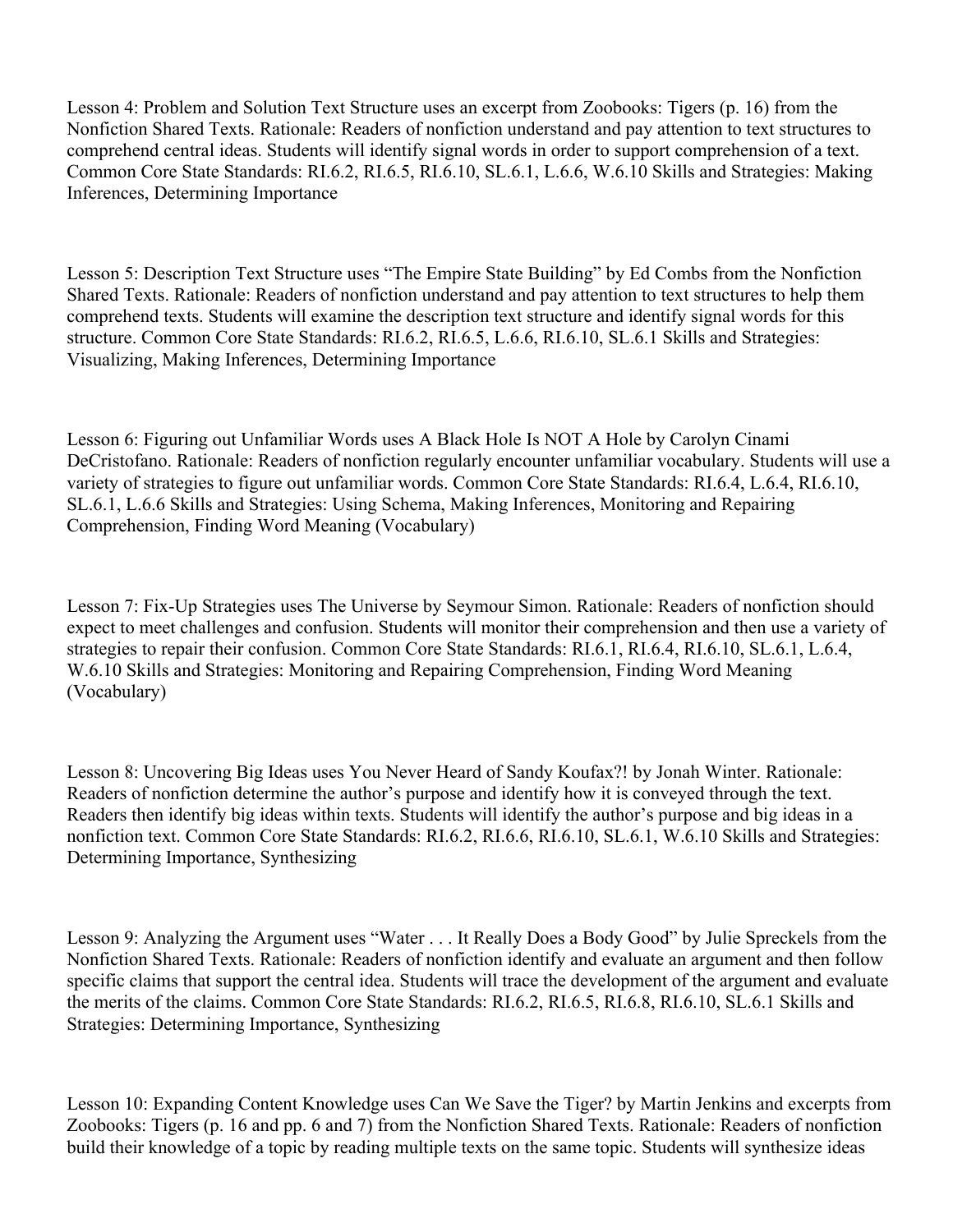across multiple texts on the same topic to develop new questions and ideas from their reading. Common Core State Standards: RI.6.3, RI.6.6, RI.6.10, SL.6.1, W.6.10 Skill and Strategy: Synthesizing

# **Integration of Career Readiness, Life Literacies and Key Skills**

Students will be exposed to different career choices through the nonfiction reading selections.

| TECH.9.4.8.IML.7      | Use information from a variety of sources, contexts, disciplines, and cultures for a specific<br>purpose (e.g., 1.2.8.C2a, 1.4.8.CR2a, 2.1.8.CHSS/IV.8.AI.1, W.5.8, 6.1.8.GeoSV.3.a,<br>6.1.8. Civics DP.4.b, 7.1. NH. IPRET.8). |
|-----------------------|----------------------------------------------------------------------------------------------------------------------------------------------------------------------------------------------------------------------------------|
|                       | Awareness of and appreciation for cultural differences is critical to avoid barriers to<br>productive and positive interaction.                                                                                                  |
| TECH.9.4.8.CI.4       | Explore the role of creativity and innovation in career pathways and industries.                                                                                                                                                 |
| <b>TECH.9.4.8.DC</b>  | Digital Citizenship                                                                                                                                                                                                              |
| TECH.9.4.8.IML.8      | Apply deliberate and thoughtful search strategies to access high-quality information on<br>climate change (e.g., 1.1.8.C1b).                                                                                                     |
| TECH.9.4.8.GCA.2      | Demonstrate openness to diverse ideas and perspectives through active discussions to<br>achieve a group goal.                                                                                                                    |
| <b>TECH.9.4.8.GCA</b> | <b>Global and Cultural Awareness</b>                                                                                                                                                                                             |
|                       | Multiple solutions often exist to solve a problem.                                                                                                                                                                               |
| WRK.9.2.8.CAP.19      | Relate academic achievement, as represented by high school diplomas, college degrees,<br>and industry credentials, to employability and to potential level.                                                                      |
| WRK.9.2.8.CAP.18      | Explain how personal behavior, appearance, attitudes, and other choices may impact the<br>job application process.                                                                                                               |
| WRK.9.2.8.CAP.3       | Explain how career choices, educational choices, skills, economic conditions, and personal<br>behavior affect income.                                                                                                            |
| <b>TECH.9.4.8.CT</b>  | <b>Critical Thinking and Problem-solving</b>                                                                                                                                                                                     |
| TECH.9.4.8.Cl.3       | Examine challenges that may exist in the adoption of new ideas (e.g., 2.1.8.SSH,<br>6.1.8. Civics PD. 2).                                                                                                                        |
| WRK.9.2.8.CAP.2       | Develop a plan that includes information about career areas of interest.                                                                                                                                                         |
| TECH.9.4.8.GCA.1      | Model how to navigate cultural differences with sensitivity and respect (e.g., 1.5.8.C1a).                                                                                                                                       |
| WRK.9.2.8.CAP.4       | Explain how an individual's online behavior (e.g., social networking, photo exchanges,<br>video postings) may impact opportunities for employment or advancement.                                                                |
| TECH.9.4.8.DC.3       | Describe tradeoffs between allowing information to be public (e.g., within online games)<br>versus keeping information private and secure.                                                                                       |
| <b>WRK.9.2.8.CAP</b>  | <b>Career Awareness and Planning</b>                                                                                                                                                                                             |
| WRK.9.2.8.CAP.1       | Identify offerings such as high school and county career and technical school courses,<br>apprenticeships, military programs, and dual enrollment courses that support career or<br>occupational areas of interest.              |
|                       | There are tradeoffs between allowing information to be public and keeping information<br>private and secure.                                                                                                                     |
| TECH.9.4.8.DC.2       | Provide appropriate citation and attribution elements when creating media products (e.g.,<br>$W.6.8$ ).                                                                                                                          |
|                       |                                                                                                                                                                                                                                  |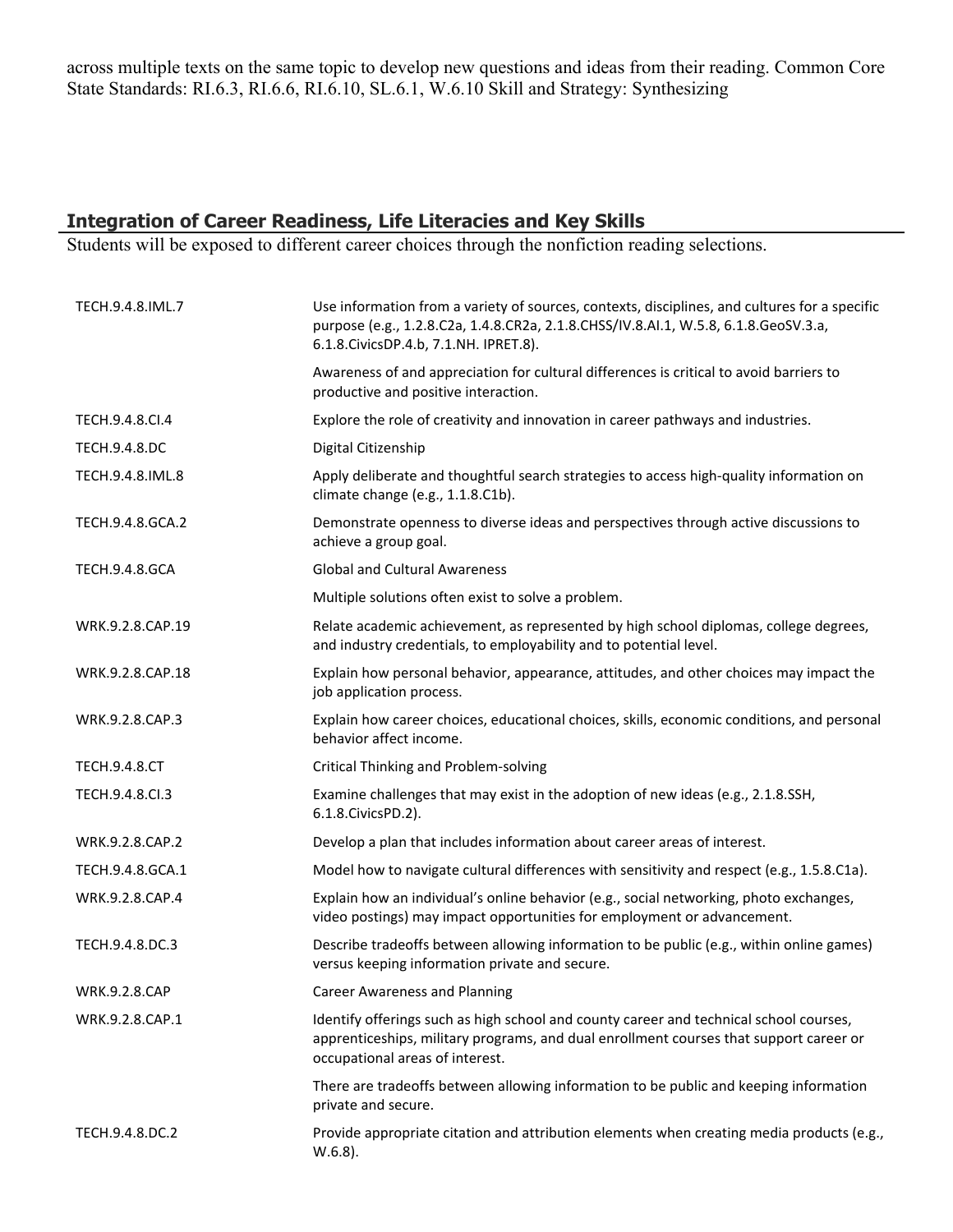| TECH.9.4.8.DC.1  | Analyze the resource citations in online materials for proper use.                                    |
|------------------|-------------------------------------------------------------------------------------------------------|
| TECH.9.4.8.IML.6 | Identify subtle and overt messages based on the method of communication.                              |
| TECH.9.4.8.IML.4 | Ask insightful questions to organize different types of data and create meaningful<br>visualizations. |
| TECH.9.4.8.CL    | Creativity and Innovation                                                                             |

## **Technology and Design Integration**

Students will interact with the lesson through the Smartboard. Students will generate digital projects to document understanding.

| CS.6-8.8.1.8.IC.1 | Compare the trade-offs associated with computing technologies that affect individual's<br>everyday activities and career options.                                                     |
|-------------------|---------------------------------------------------------------------------------------------------------------------------------------------------------------------------------------|
|                   | Advancements in computing technology can change individuals' behaviors. Society is faced<br>with trade-offs due to the increasing globalization and automation that computing brings. |
| $CS.6-8.1C$       | Impacts of Computing                                                                                                                                                                  |

# **Interdisciplinary Connections**

Various disciplines will be explored through group texts and individual leveled, choice texts.

# **Differentiation**

- Understand that gifted students, just like all students, come to school to learn and be challenged.
- Pre-assess your students. Find out their areas of strength as well as those areas you may need to address before students move on.
- Consider grouping gifted students together for at least part of the school day.
- Plan for differentiation. Consider pre-assessments, extension activities, and compacting the curriculum.
- Use phrases like "You've shown you don't need more practice" or "You need more practice" instead of words like "qualify" or "eligible" when referring to extension work.
- Encourage high-ability students to take on challenges. Because they're often used to getting good grades, gifted students may be risk averse.
- **Definitions of Differentiation Components**:
	- o Content the specific information that is to be taught in the lesson/unit/course of instruction.
	- o Process how the student will acquire the content information.
	- o Product how the student will demonstrate understanding of the content.
	- o Learning Environment the environment where learning is taking place including physical location and/or student grouping

## **Differentiation occurring in this unit:**

Students will have access to leveled libraries of a variety of texts and be able to choose based on interest.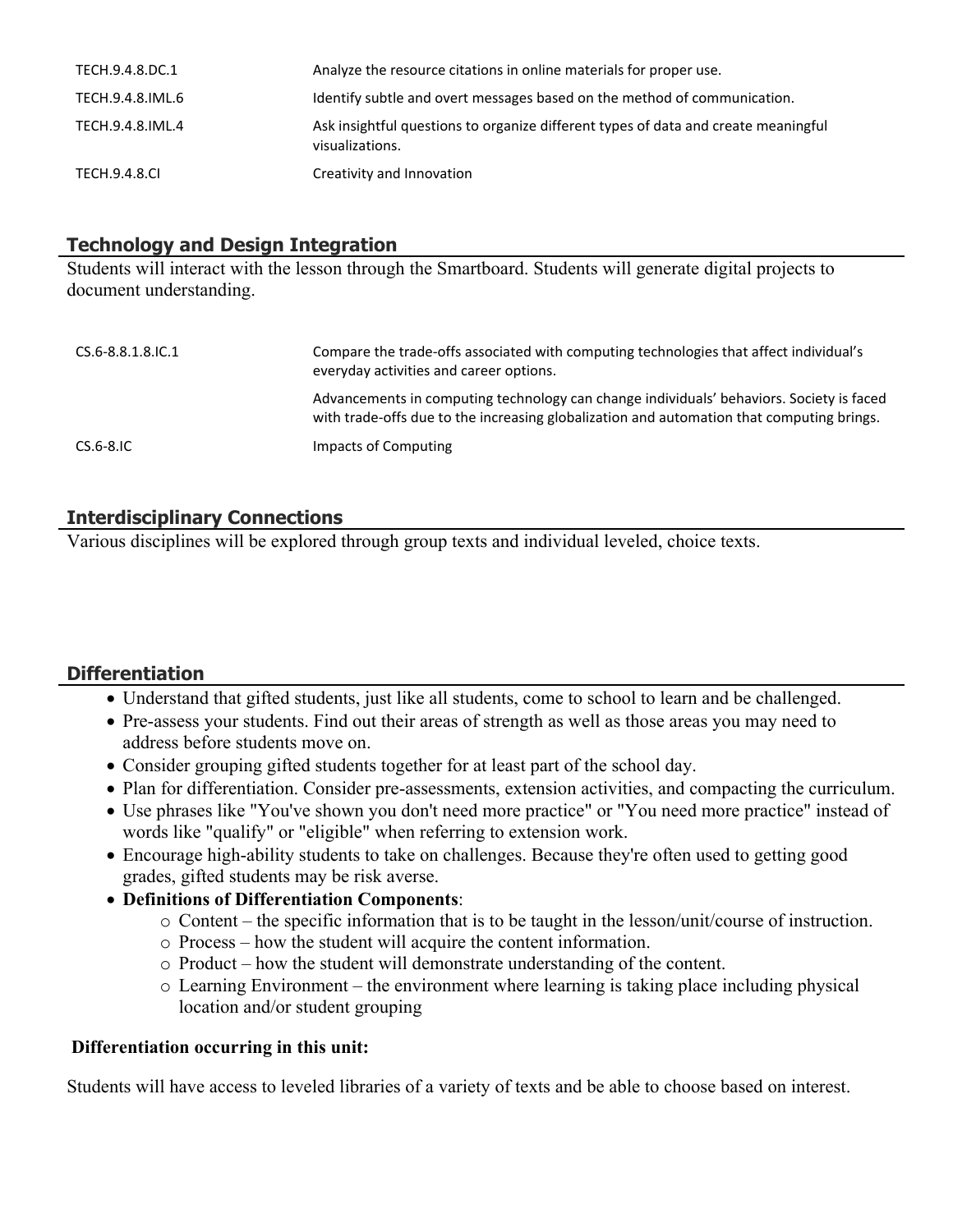## **Modifications & Accommodations**

Refer to QSAC EXCEL SMALL SPED ACCOMMOCATIONS spreadsheet in this discipline.

## **Modifications and Accommodations used in this unit:**

IEP and 504 accommodations will be utilized.

#### **Benchmark Assessments**

**Benchmark Assessments** are given periodically (e.g., at the end of every quarter or as frequently as once per month) throughout a school year to establish baseline achievement data and measure progress toward a standard or set of academic standards and goals.

#### **Schoolwide Benchmark assessments:**

Aimsweb benchmarks 3X a year

Linkit Benchmarks 3X a year

## **Additional Benchmarks used in this unit:**

Aimsweb

Linkit testing 3 times a year.

## **Formative Assessments**

Assessment allows both instructor and student to monitor progress towards achieving learning objectives, and can be approached in a variety of ways. **Formative assessment** refers to tools that identify misconceptions, struggles, and learning gaps along the way and assess how to close those gaps. It includes effective tools for helping to shape learning, and can even bolster students' abilities to take ownership of their learning when they understand that the goal is to improve learning, not apply final marks (Trumbull and Lash, 2013). It can include students assessing themselves, peers, or even the instructor, through writing, quizzes, conversation, and more. In short, formative assessment occurs throughout a class or course, and seeks to improve student achievement of learning objectives through approaches that can support specific student needs (Theal and Franklin, 2010, p. 151).

#### **Formative Assessments used in this unit:**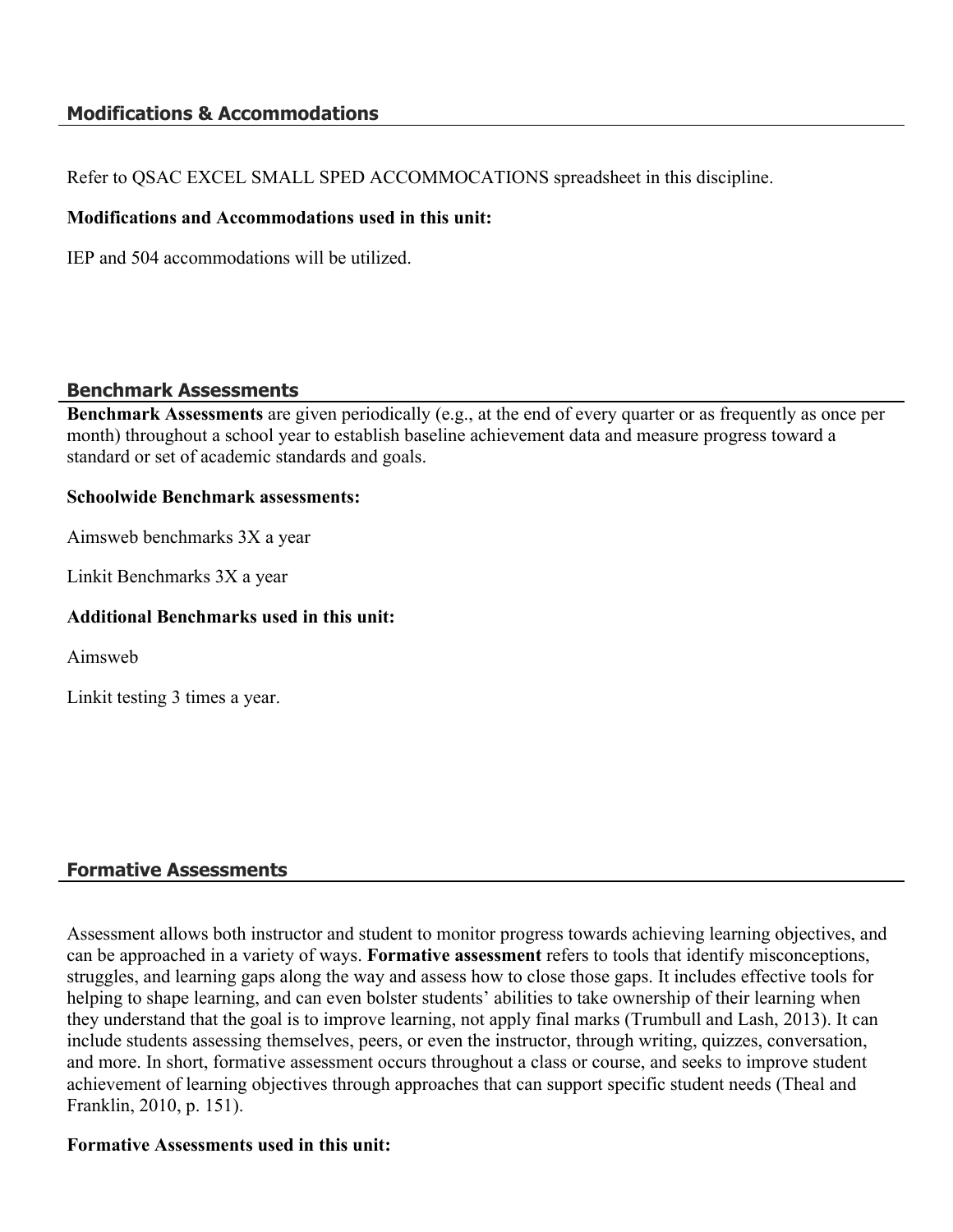Discussion

Teacher observation

worksheets

projects

teacher made tests

## **Summative Assessments**

**Summative assessments** evaluate student learning, knowledge, proficiency, or success at the conclusion of an instructional period, like a unit, course, or program. Summative assessments are almost always formally graded and often heavily weighted (though they do not need to be). Summative assessment can be used to great effect in conjunction and alignment with formative assessment, and instructors can consider a variety of ways to combine these approaches.

#### **Summative assessments for this unit:**

Unit assessments

Summative Assessment Students will read the articles "From Walking Machines to Ten Speeds: A History of Bicycles" by Ed Combs and "The Candy Man" by Ed Combs in order to answer selected and constructed response questions.

## **Instructional Materials**

Instructional material with the Schoolwide, Inc. unit,

#### Mentor texts

A Black Hole Is NOT a Hole by Carolyn Cinami DeCristofano Can We Save the Tiger? by Martin Jenkins Girls Who Looked Under Rocks: The Lives of Six Pioneering Naturalists by Jeannine Atkins Sky Boys: How They Built the Empire State Building by Deborah Hopkinson The Universe by Seymour Simon You Never Heard of Sandy Koufax?! by Jonah Winter Nonfiction Shared Texts "The Empire State Building" by Ed Combs (Lexile Level: 1250L) Excerpt from Zoobooks: Tigers (pp. 6 and 7) (Lexile Level: 850L) Excerpt from Zoobooks: Tigers (p. 16) (Lexile Level: 1240L) "Water . . . It Really Does a Body Good" by Julie Spreckels (Lexile Level: 1000L)